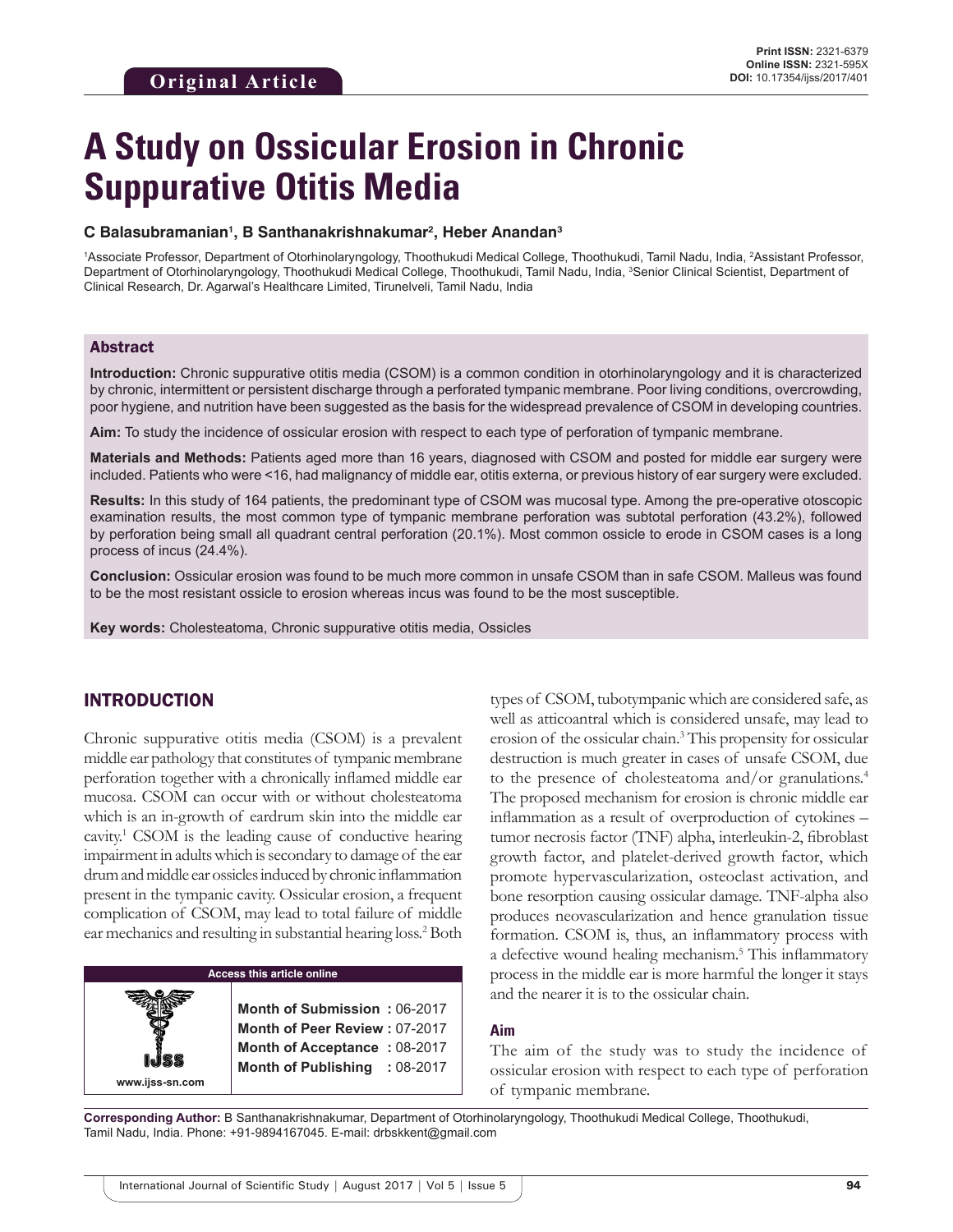# MATERIALS AND METHODS

This was a prospective study, conducted in the Department of Otorhinolaryngology, Tirunelveli Medical College Hospital, Tirunelveli. Patients aged more than 16 years, diagnosed with CSOM and posted for middle ear surgery were included. According to the pro forma, detailed history was taken then through ENT, and systemic examination was done. The ears were examined by otoscopy initially and otoendoscopy to establish a preparative diagnosis of safe or unsafe disease. All patients underwent a pure tone audiometry, to find out the hearing status and obtain documentary evidence for the same, and X-ray mastoid (bilateral Schueller's view) to assess the pathology and surgical anatomy of the mastoid. Exclusion criteria: History of previous mastoidectomy, previous stapedotomy or stapedectomy, malignancy of middle ear, and CSOM in congenitally defective ears.

# RESULTS

A total of 164 patients with CSOM were recruited for this study. Of 164 patients, 40.9% were males and 59.1% were females Table 1. 33 patients had both ears included which were operated sequentially Table 2. Tubotympanic disease: This is also known as safe disease because it is bereft of any serious complications. The infection is limited to the mucosa and the antero inferior part of the middle ear cleft (Table 3). Out of 164 cases that were prepared for mastoidectomy, 90.85% cases were CSOM mucosal type, and 6.09% were CSOM squamous type. Maximum number of tympanic membrane perforations that presented to us were subtotal perforations. Small quadrant perforations were the next most common presentation Table 4. In 24.4% cases, long process of incus was eroded, proving to be the most common ossicular erosion in CSOM cases. Only 7.9% cases had stapes erosion in our study Table 5. Thus, stapes is also one among the resistant ossicles in the pathology of CSOM. In atticoantral type of CSOM, long process of incus is the most common erosion found in our study. Percentage of erosion of each ossicle is higher in atticoantral than in tubotympanic Table 6. In CSOM mucosal type, ossicles were mostly intact, compared to squamous type. Among the eroded ossicles, long process of incus is most commonly eroded. Maximum cases were managed by cortical mastoidectomy with Type 1 tympanoplasty. In few cases, when the remaining ossicles were unhealthy for ossicular reconstruction, we tried harvesting a bone graft from posterior canal wall, and drilling and grafting were done in such bone grafts, and ossiculoplasty was done. Such cases are also included in our study. 15 cases were managed by transposition of incus between malleus and suprastructure of stapes. Conchal cartilage was grafted in few cases in ossiculoplasty and in all these cases, the cartilage graft was placed medial to

## **Table 1: Gender distribution**

| Frequency (%) |
|---------------|
| 67(41)        |
| 97(59)        |
|               |

# **Table 2: Side affected Side Frequency**  $(\%)$ Right 64 (39)  $Left$  67 (41) B/L 33 (20)

## **Table 3: Classification of CSOM**

| <b>Classification</b>             | Frequency (%) |
|-----------------------------------|---------------|
| ТT                                | 149 (91)      |
| AA                                | 10(6)         |
| Others (Grade 4 RET, aural polyp) | 5(3)          |

CSOM: Chronic suppurative otitis media, RET: Retraction

## **Table 4: Pre‑operative otoscopic finding**

| <b>Otoscopy finding</b> | Frequency (%) |
|-------------------------|---------------|
| PSR                     | 9(5)          |
| Posterior               | 21(13)        |
| Subtotal perforation    | 71 (43)       |
| Central perforation     | 33(20)        |
| Attic                   | 1(1)          |
| Anterior                | 24 (15)       |
| Grade 4 RET             | 4(2)          |
| Aural polyp             | 1(1)          |

PSR: percentage of signal intensity recovery, RET: Retraction

### **Table 5: Status of ossicles**

| <b>Ossicles</b>        | Frequency (%) |
|------------------------|---------------|
| Malleus                |               |
| Handle eroded          | 14(8)         |
| Head and handle eroded | 3(2)          |
| Intact                 | 147 (90)      |
| Incus                  |               |
| Long process eroded    | 40 (25)       |
| Completely eroded      | 2(1)          |
| Intact                 | 122 (74)      |
| <b>Stapes</b>          |               |
| Suprastructure eroded  | 13(8)         |
| Intact                 | 151 (92)      |

temporalis fascia graft to prevent retraction of the graft Table 7.

## **DISCUSSION**

Thomsen *et al.*<sup>6</sup> reported that bone erosion in chronic otitis media was more prevalent when cholesteatoma was present, but it still occurred in the absence of cholesteatoma.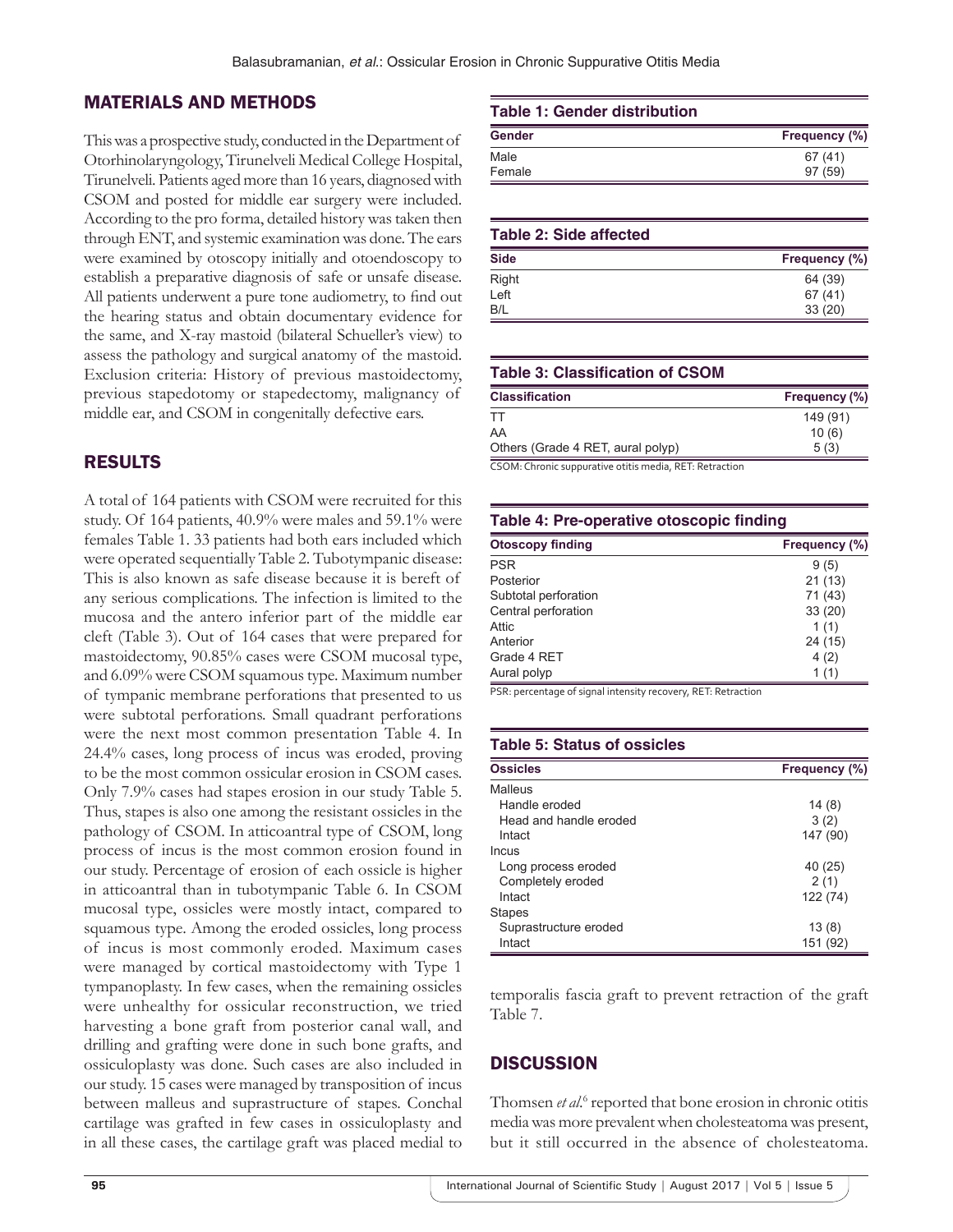## **Table 6: Classification of ossicular erosion based on tubotympanic and atticoantral type of CSOM**

| <b>Ossicles</b>   |              | Frequency (%)       |               |
|-------------------|--------------|---------------------|---------------|
|                   | Tubotympanic | <b>Atticoantral</b> | <b>Others</b> |
| Malleus           |              |                     |               |
| Handle            | 8(5)         | 3(30)               | 2(40)         |
| Head and handle   | 0(0.00)      | 3(30)               | 0(0)          |
| Intact            | 141 (95)     | 4(40)               | 3(60)         |
| Incus             |              |                     |               |
| Long process      | 31(21)       | 7(70)               | 2(40)         |
| Completely eroded | 0(0)         | 2(20)               | 0(0)          |
| Intact            | 118 (79)     | 1(10)               | 3(60)         |
| <b>Stapes</b>     |              |                     |               |
| Suprastructure    | 6(4)         | 6(60)               | 2(40)         |
| Intact            | 143 (96)     | 4(40)               | 3(60)         |

CSOM: Chronic suppurative otitis media

#### **Table 7: Classification of surgeries done**

| <b>Surgeries performed</b>                             | Frequency (%) |
|--------------------------------------------------------|---------------|
| CM, bone graft from post canal wall, over footplate    | 1(1)          |
| articulate with M                                      |               |
| CM, bone graft from post canal wall, over footplate    | 2(1)          |
| arti with neovascularization TM                        |               |
| CM, I reshaped and kept bet M and SS                   | 15(9)         |
| CM, I reshaped between SS and neovascularization<br>TM | 1(1)          |
| CM, M reshaped between footplate and                   | 3(2)          |
| neovascularization TM, conchal Cover M                 |               |
| CM, M reshaped between SS and                          | 2(1)          |
| neovascularization TM                                  |               |
| CM, M reshaped between SS and                          | 1(1)          |
| neovascularization TM, conchal cartilage over M        |               |
| CM, Type 1 tympanic                                    | 114 (68)      |
| CM, Type 1 tympanic, conchal cartilage under the       | 2(1)          |
| handle                                                 |               |
| CM, Type 2 tympanic                                    | 1(1)          |
| CM, Type 3 tympanic                                    | 5(3)          |
| CM, Type 3 tympanic, conchal cartilage cover SS        | 2(1)          |
| CM, M reshaped and placed over SS                      | 3(2)          |
| MRM, bone graft from post canal wall, over             | 2(1)          |
| footplate                                              |               |
| MRM, M reshaped between footplate and                  | 1(1)          |
| neovascularization TM                                  |               |
| MRM, Type 1 tympanic, conchal cartilage under the      | 1(1)          |
| handle                                                 |               |
| MRM, Type 3 tympanic                                   | 3(2)          |
| MRM, Type 4 tympanic                                   | 4(2)          |
| MRM, M reshaped and kept over footplate                | 1(1)          |

MRM: Modified radical mastoidectomy, CM: Cortical mastoidectomy, TM: Tympanic membrane, SS: Stapes superstructure, PSR: Posterosuperior retraction, RET: Retraction

Mathur *et al.*,<sup>7</sup> in 1991, observed erosion of incus in 22% of cases and Quaranta et al.,<sup>8</sup> in1995, reported same in 27% cases.

Udaipurwala *et al*. have probably considered the lenticular process to be a part of the long process of incus, since they have not mentioned it separately.<sup>9</sup> Austin reported the most common ossicular defect to be the erosion of incus, with intact malleus and stapes, in 29.50% cases.<sup>10</sup> Kartush

found erosion of long process of incus with an intact malleus handle and stapes suprastructure (Type A) as the most common ossicular defect.11 Shrestha *et al*. and Mathur *et al*. also reported similar findings in unsafe CSOM.7,12

It is hypothesized that middle ear ossicles damage in CSOM is induced by an active phenomena of osteoclastic osseous resorption rather than by a passive avascular necrosis.<sup>13</sup> The suggested mechanism for bone erosion is excessive formation of inflammatory mediators in the tympanic cavity which induces osteoclast activation and bone resorption resulting in ossicular destruction. The duration of the inflammatory process and its vicinity to the ossicular chain are factors which appear to be the most harmful for the ossicles.14,15 The factors that may explain that the incus lenticular and long processes being more vulnerable are possibly their tenuous blood supply, noticeable bone marrow, and their exposure to the external milieu, especially in posterior perforations.<sup>16,17</sup>

Resorption of malleus handle is more common in subtotal perforations where the handle is completely exposed to the external environment together with the cumulative effect of reduced blood supply from the drum.

## **CONCLUSION**

In this study, we found the malleus to be the most resistant ossicle to erosion in CSOM whereas incus was found to be the most susceptible. The incidence of ossicular erosion was found to be much greater in unsafe CSOM than in safe CSOM.

## **REFERENCES**

- 1. Anglitoiu A, Balica N, Lupescu S, Vintila R, Cotulbea S. Ossicular chain status in the otological pathology of the Ent Clinic Timisoara. Med Evol 2011;17:344-51.
- 2. Acuin J. Chronic Suppurative Otitis Media-Burden of Illness and Management Options. Geneva: World Health Organization; 2004. p. 13-4.
- 3. Dawes JD. Myringoplasty. J Laryngol Otol 1972;86:141-6.
- 4. Khan I, Jan AM, Shahzad F. Middle-ear reconstruction: A review of 150 cases. J Laryngol Otol 2002;116:435-9.
- 5. Wehrs RE. Ossicular reconstruction in ears with cholesteatoma. Otolaryngol Clin North Am 1989;22:1003-13.
- 6. Thomsen J, Bretlau P, Balslev Jøorgensen M. Bone resorption in chronic otitis media. The role of cholesteatoma, a must or an adjunct? Clin Otolaryngol Allied Sci 1981;6:179-86.
- 7. Mathur NN, Kakar P, Sing T, Sawhney KL. Ossicular pathology in unsafe chronic suppurative otitis media. Indian J Otolaryngol 1991;43:9-12.
- 8. Quaranta A, Bartoli R, Lozupon E, Resta L, Luranto S. Cholesteatoma in children. Histopathologic findings in middle ear ossicles. J Otolaryngol Relat Spec 1995;57:296-8.
- 9. Udaipurwala IH, Iqbal K, Saqulain G, Jalisi M. Pathological profile in chronic suppurative otitis media - The regional experience. J Pak Med Assoc 1994;44:235-7.
- 10. Austin DF. Ossicular reconstruction. Arch Otolaryngol 1971;94:525-35.
- 11. Kartush JM. Ossicular chain reconstruction. Capitulum to malleus.